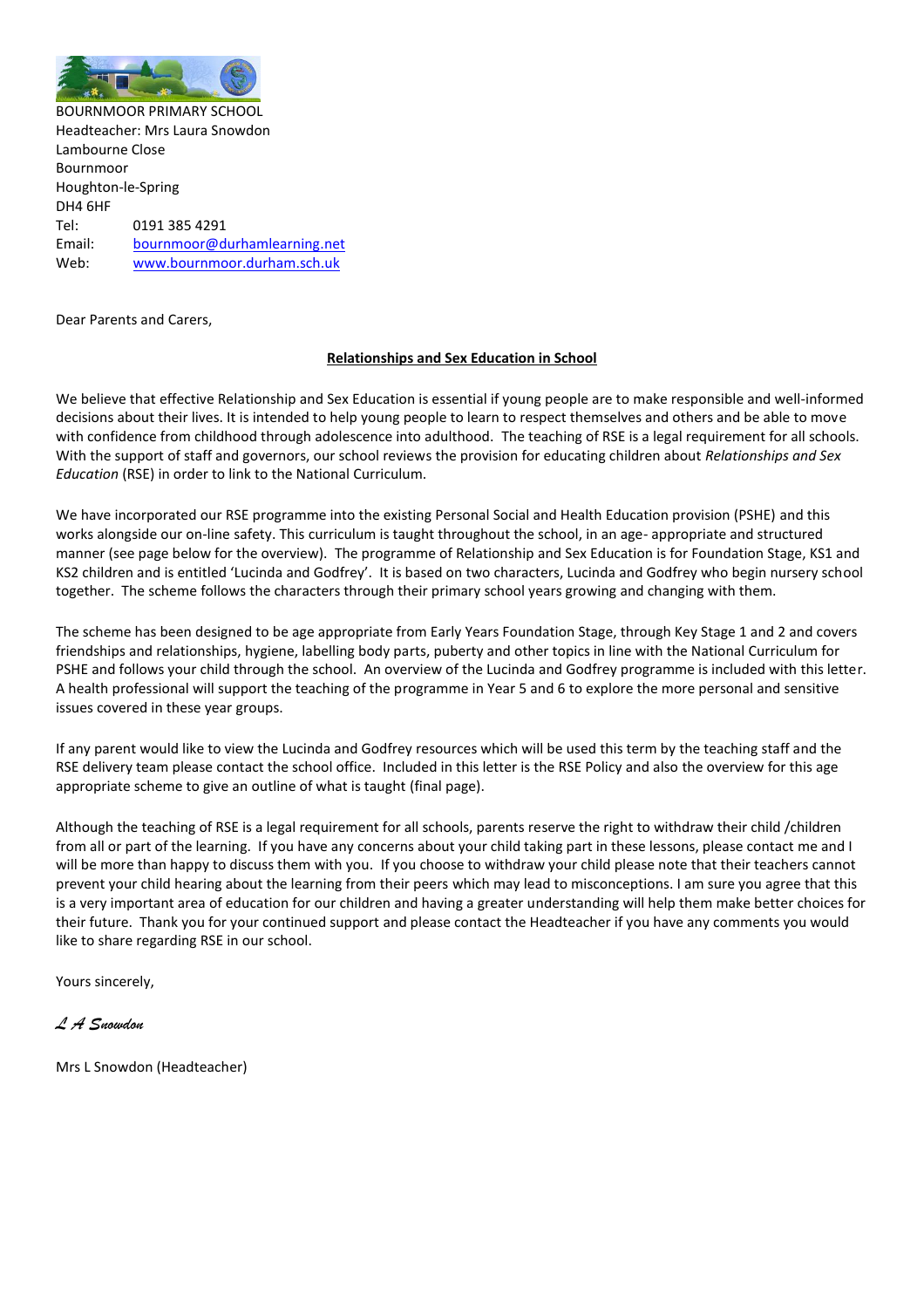

# **Bournmoor Primary School**

# **Policy for Relationships and Sex Education**

**1.** This policy was developed in response to Relationship and Sex Education Guidance DfES and National Healthy Schools Programme.

# **2 The Consultation Process Involves:**

- Review of RSE curriculum content with staff
- Consultation with school nurse
- Consultation with school governors

# **3. What Is Sex and Relationship Education?**

RSE is lifelong learning about physical, sexual, moral and emotional development. It is about the understanding of the importance of stable and loving relationships, respect, love and care, for family life. It involves acquiring information, developing skills and forming positive beliefs, values and attitudes.

### **4. Principles and Values**

In addition, Bournmoor Primary School believes that RSE should:

- be an integral part of the lifelong learning process, beginning in early childhood and continue into adult life
- be an entitlement for all young people
- encourage every student to contribute to make our community and aims to support each individual as they grow and learn
- be set within this wider school context and supports family commitment and love, respect and affection, knowledge and openness. Family is a broad concept; not just one model, e.g. nuclear family. It includes a variety of types of family structure, and acceptance of diversity
- encourage students and teachers to share and respect each other's views. We are aware of different approaches to sexual orientation, without promotion of any particular family structure. The important values are love, respect and care for each other
- generate an atmosphere where questions and discussion on sexual matters can take place without any stigma or embarrassment
- recognise that parents are the key people in teaching their children about sex, relationships and growing up
- we aim to work in partnership with parents and students, consulting them about the content of programmes
- recognise that the wider community has much to offer and we aim to work in partnership with health and education professionals

Sex and Relationship Education in this school has three main elements:

### **Attitudes and Values**

- learning the importance of values, individual conscience and moral choices
- learning the value of family life, stable and loving relationships, and marriage
- learning about the nurture of children
- learning the value of respect, love and care
- exploring, considering and understanding moral dilemmas
- developing critical thinking as part of decision-making
- challenging myths, misconceptions and false assumptions about normal behaviour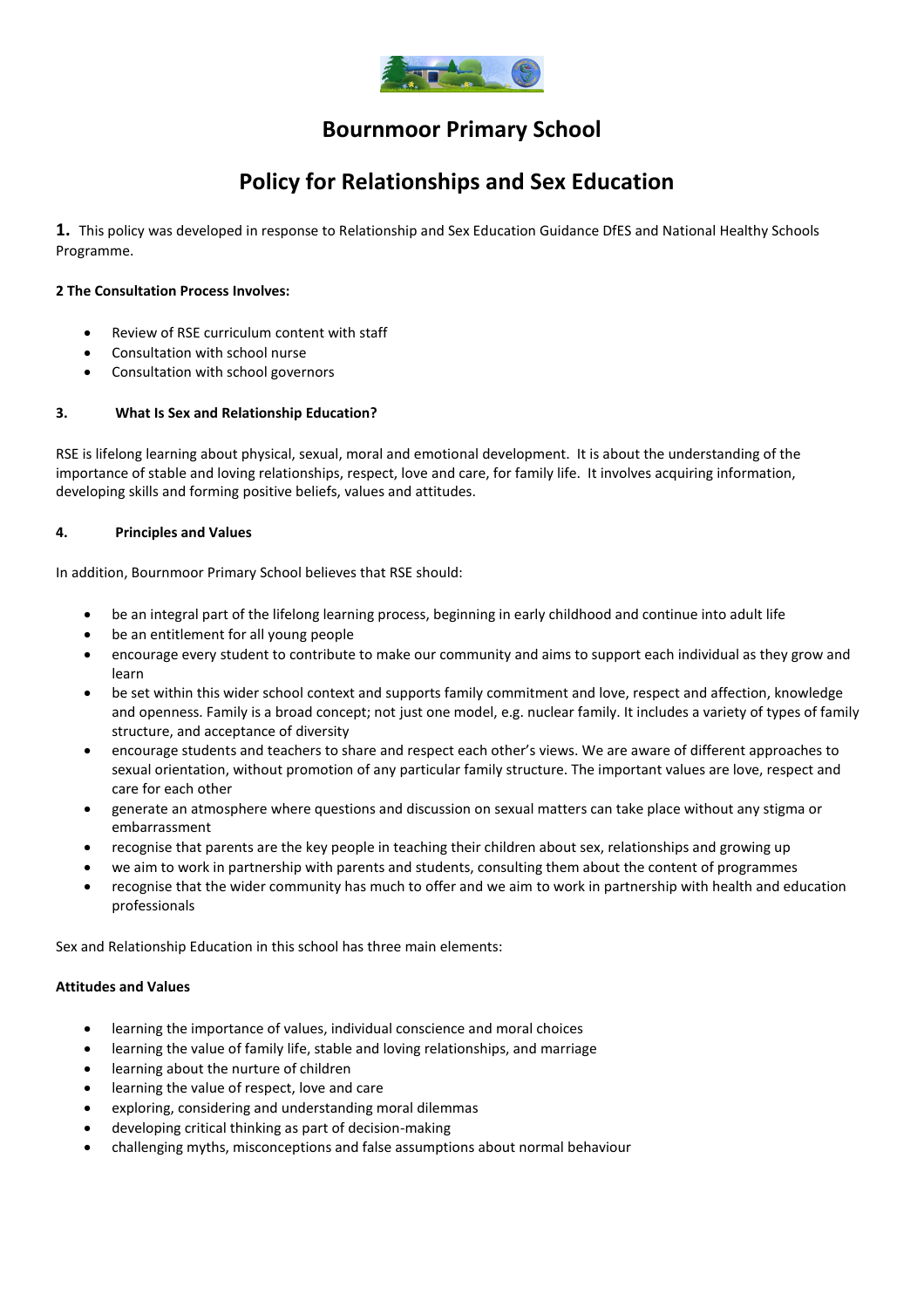# **Personal and Social Skills**

- learning to manage emotions and relationships confidently and sensitively
- developing self-respect and empathy for others
- learning to make choices with an absence of prejudice
- developing an appreciation of the consequences of choices made
- managing conflict
- empower children with the skills to be able to avoid inappropriate pressures or advances (both as exploited or exploiter)

# **Knowledge and Understanding**

- learning and understanding about physical and emotional development at appropriate stages
- learning about reproduction, human sexuality, personal health, emotions and relationships
- learning about where to go for help or advice in school and how to access a range of local and national support agencies

### **5. Aims**

The aim of RSE is to provide balanced factual information about human reproduction, together with consideration of the broader emotional, ethical and moral dimensions of sexual health. Our RSE programme aims to prepare children for an adult life in which they can:

- develop positive values and a moral framework that will guide their decisions, judgements and behaviour; have the confidence and self-esteem to value themselves and others and respect for individual conscience and the skills to judge what kind of relationship they want
- understand the consequences of their actions and behave responsibly within sexual and pastoral relationships
- avoid being exploited or exploiting others or being pressured into unwanted or unprotected sex
- communicate effectively by developing appropriate terminology for sex and relationship issues
- develop age appropriate awareness of their sexuality and understand human sexuality
- challenge sexism, homophobia and prejudice, and promote equality and diversity
- understand the arguments for delaying sexual activity
- be aware of sources of help and acquire the skills and confidence to access confidential health advice, support and treatment if necessary
- be equipped with age/stage appropriate information

Bournmoor Primary School specifically delivers Sex and Relationship Education through its PSHE Programme, on-line safety work, RE and Science.

Much of the Sex and Relationship Education takes place within PSHE lessons and focuses on the emotional aspects of development and relationships, although the physical aspects of puberty and reproduction are also included in Y5 and Y6 in Science and through presentation by the school nurse. Children have the opportunity to talk in single sex groups with the school nurse and have appropriate questions answered.

The PSHE Programme and Science National Curriculum are taught in every year.

Any RSE lesson may consider questions or issues that some students will find sensitive. Before embarking on these lessons ground rules are established which prohibit inappropriate personal information being requested or disclosed by those taking part in the lesson. When pupils ask questions, we aim to answer them honestly, within the ground rules established at the start of the sessions. When it is felt that answering a specific question would involve information at a level inappropriate to the development of the rest of the students, the question may be dealt with individually at another time.

More expert or specialist teachers may support staff that are uncomfortable with teaching certain aspects of the RSE curriculum. Support and professional development will be provided for these staff, so that they can develop their confidence in delivering the whole of the RSE programme.

Assessment is carried out at appropriate times and involves teacher, pupil and peer assessment of knowledge and understanding, skills, and attitudes.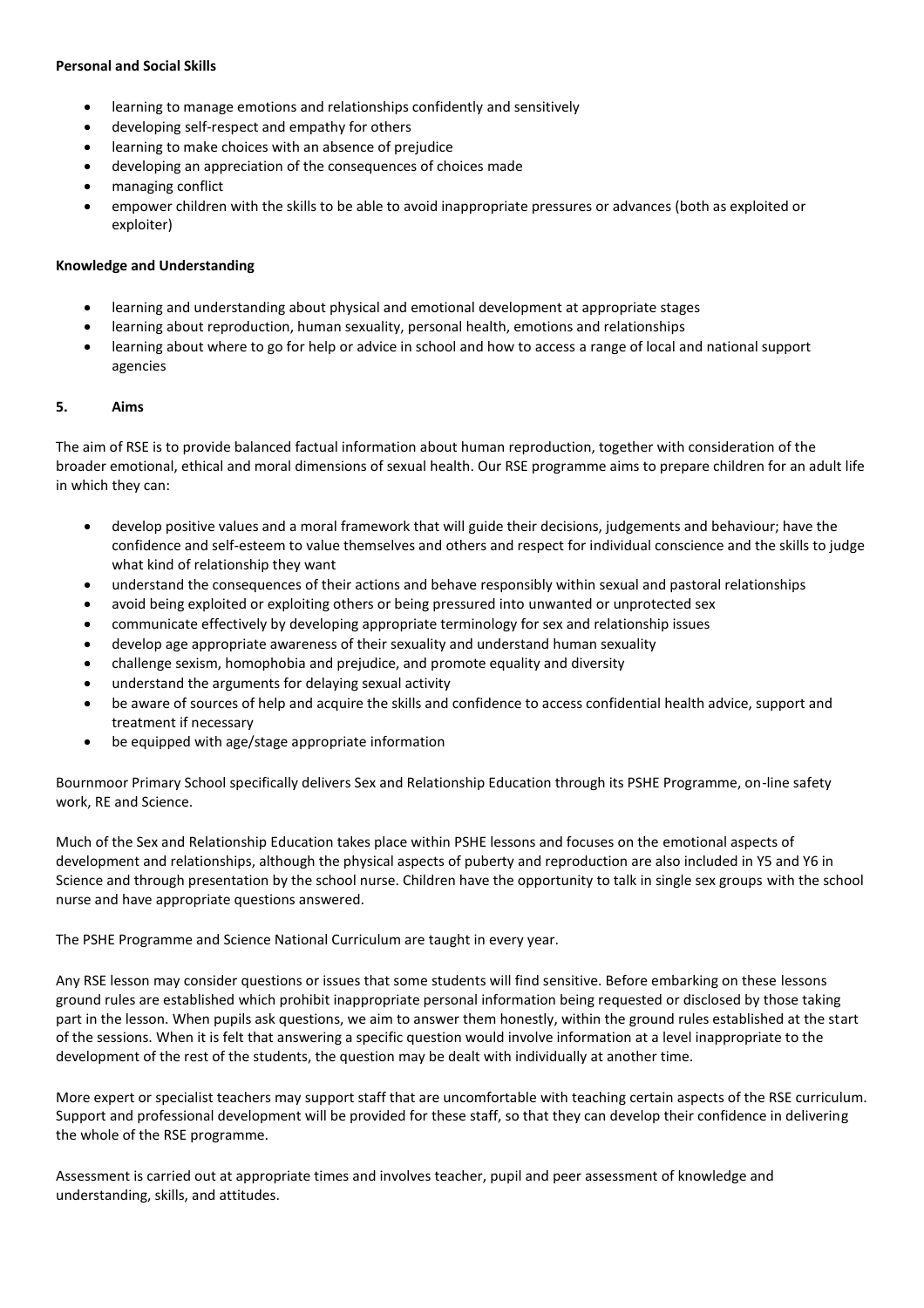# **7. Inclusion**

### *Ethnic and Cultural Groups*

We intend our policy to be sensitive to the needs of different groups and be mindful of the 2010 Equality Act to protect against discrimination or unfair treatment. For some young people it is not culturally appropriate for them to be taught particular items in mixed groups. We encourage parents /carers to discuss any concerns with the Headteacher.

### *Students with Special Needs*

We will ensure that all young people receive sex and relationship education, and we will offer provision appropriate to the particular needs of all our pupils taking specialist advice where necessary.

# *Sexual Identity and Sexual Orientation*

We aim to deal sensitively and honesty with issues of sexual orientation, answer appropriate question and offer support. Young people, whatever their developing sexuality need to feel that sex and relationship education is relevant to them.

# **8. Right of Withdrawal of Students from Sex and Relationship Education**

Some parents prefer to take the responsibility for aspects of this element of education. They have the right to withdraw their children from all or part of the sex and relationship education except for those parts included in the statutory National Curriculum (i.e. in Science lessons). We would make alternative arrangements in such cases. Parents are encouraged to discuss their concerns or decisions with staff at the earliest opportunity. Parents are welcome to review any RSE resources the school uses for example the Lucinda and Godfrey Scheme.

# **9. Confidentiality and Safeguarding**

It should be made clear to pupils that all adults in school cannot guarantee absolute confidentiality. This should be made clear when forming the class Ground Rules.

A child under 13 is not legally capable of consenting to sexual activity. Any offence under The Sexual Offences Act 2003 involving a child under 13 is very serious and should be taken to indicate a risk of significant harm to the child. Cases involving under 13's should always be discussed with the nominated child protection lead.

Under the Sexual Offences Act, penetrative sex with a child under the age of 13 is classed as rape. Therefore, in all cases where the sexually active young person is under 13, a referral should be made to Social Care Direct identifying the young person, and the sexual partner if known. Following this, a Strategy Meeting or discussion will be held. The meeting will involve a Team Manager, Social Worker, Police, Health Worker, Education and Welfare and other relevant agencies, to discuss appropriate next steps.

Where the allegation concerns penetrative sex, or other intimate sexual activity occurs, there would always be reasonable cause to suspect that a child, whether girl or boy, is suffering or likely to suffer significant harm. All cases involving under 13's should be fully documented including detailed reasons why decisions were made not to share information. Health professionals in school are bound by their codes of conduct but have a duty to share information with relevant others, if they believe that a child is suffering abuse. These procedures should be read in conjunction with the Durham LSCB protection procedures with special reference to Sections 3 'Referral and Investigation' and Section 6.13 'Sexually Active Children under 18' – 'Young People under the age of 13'

# **10. Monitoring and Evaluation of Sex and Relationship Education**

It is the responsibility of the PSHE Co-ordinator to oversee and organise the monitoring and evaluation of PSHE, in the context of the overall school plans for monitoring the quality of teaching and learning. The Governor's Curriculum Committee is responsible for overseeing, reviewing and organising the revision of the Sex and Relationship Education Policy. Ofsted is required to evaluate and report on spiritual, moral, social and cultural development of students. This includes evaluating and commenting on the school's sex and relationship education policy, support and staff development, curriculum and CPD and delivery.